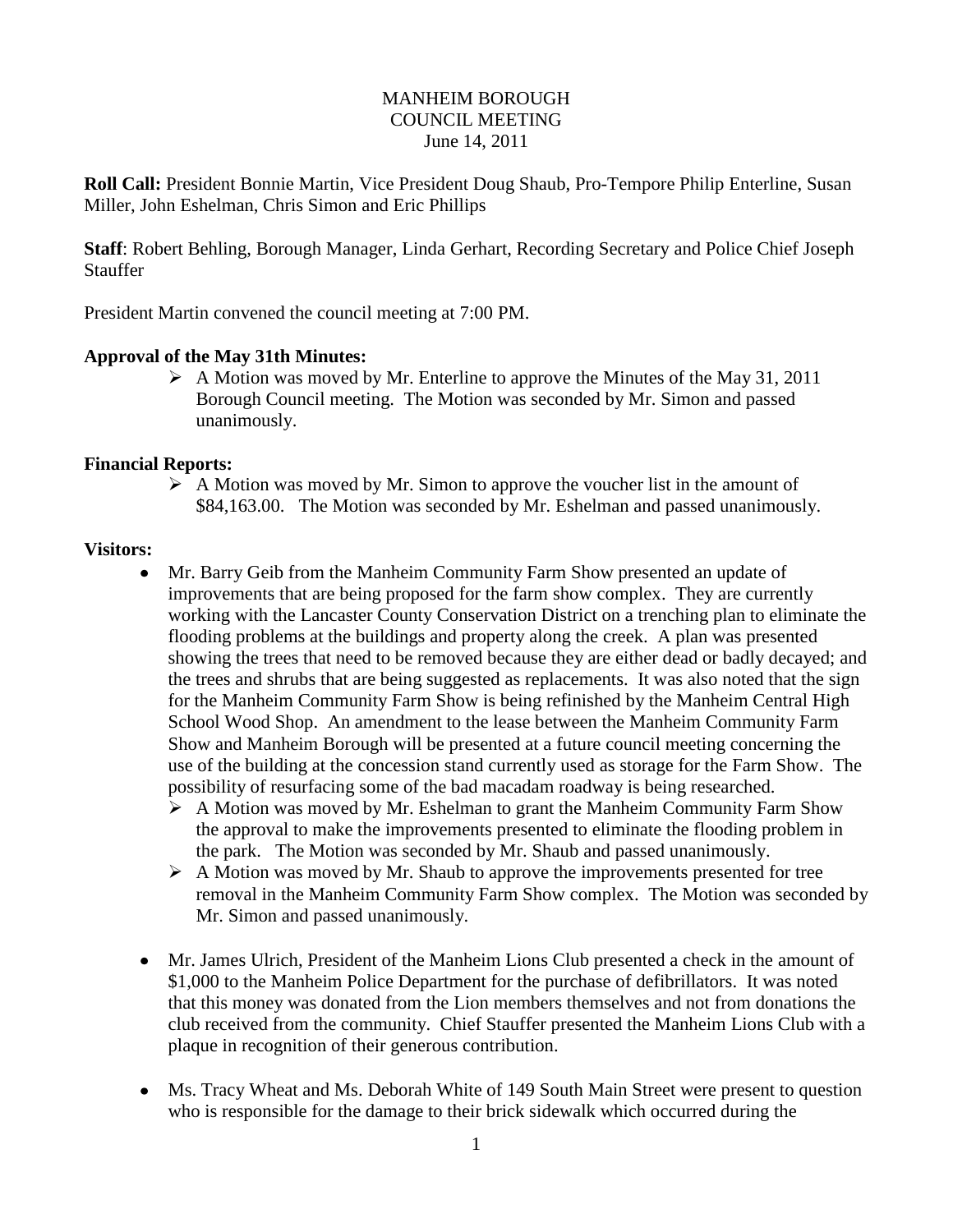demolition of the curb that is being replaced. After discussion it was decided to meet at the property on Wednesday June  $15<sup>th</sup>$  at 3:30 PM with the contractor, engineer and borough representatives for a site visit to assess the damage. It was questioned if the project is on schedule and the contractors reported that they are on schedule to meet the deadline of July 1st.

# **Police Chief Report:** (see attached News Release and Report)

- Chief Stauffer distributed his report.
- Chief Stauffer reviewed each point of his report and answered questions. A brief explanation was presented on the recent violation of our new residency restriction ordinance.
- A complaint was received from a handicapped resident to check the timing of the pedestrian crosswalk signal for the long stretch between the Susquehanna Bank and Fulton Bank on Market Square. Chief Stauffer will check on the timing of the pedestrian crosswalks.

# **Borough Managers Report:**

- Mr. Behling distributed his Borough Manager Report and reviewed it with council.
- The Borough Intern Ben McCue has submitted our annual MS4 stormwater facilities report to DEP.
- Mr. Behling announced the donation of a natural wood Pergola for the Baron Grove project. There has also been a donation of additional benches.
- Rental unit inspections are on schedule.
- Draft copies of Ordinance 622 and Ordinance 623 were distributed for council's review and will be presented at a Public Hearing scheduled at the beginning of the June  $28<sup>th</sup>$  council meeting for possible approval.
- The County Planning Commission's Heritage Planning Division has engaged a consultant to update the Borough's official historic resource inventory.
- Work has begun on the sketches for the Linear Park Plan by David Christian and Associates.
- A detour will be in affect all day on Wednesday, June  $15<sup>th</sup>$  for the paving project on South Oak Street and Hostetter Road.
- Potholes are being reported to the Borough Office and then forwarded to the street department for repair.

# **New Business:**

- UGI is currently doing a lot of utility work in the borough.
- It has been reported that a tree at the covered bridge is in danger of falling.
- It was noted that the flagpole at Market Square is in need of paint.

# **Old Business:**

- It was reported that 148 East Stiegel was cited for lack of compliance and fined.
- Mr. Behling reported on the status of House Bill #111.

### **Executive Session:**

- A Motion was moved by Mr. Enterline to adjourn to Executive Session to discuss a real estate matter at 8:36 PM. The Motion was seconded by Mr. Eshelman and passed unanimously.
- A Motion was moved by Mr. Eshelman to adjourn from Executive Session at 9:00 PM. The Motion was seconded by Mr. Simon and passed unanimously.